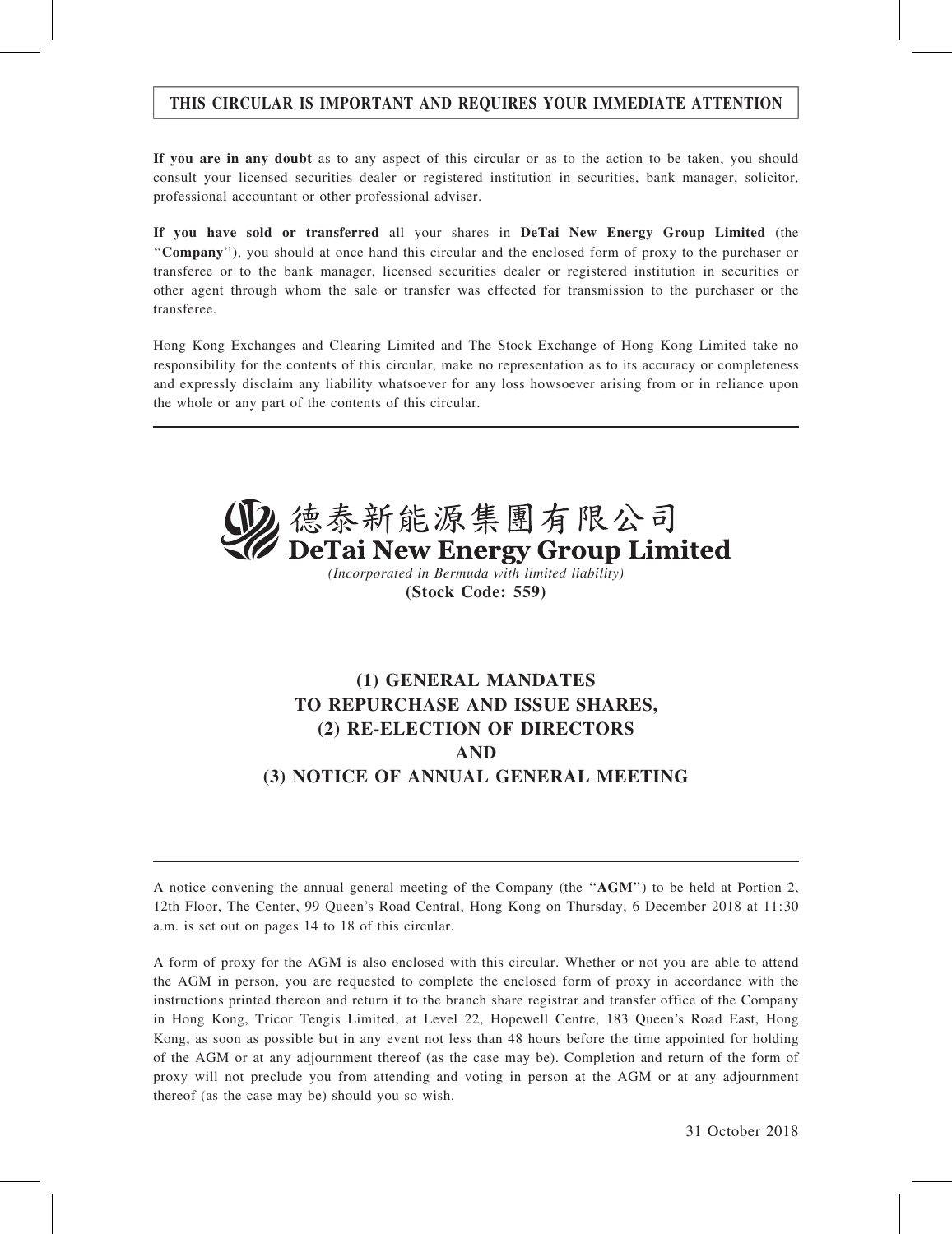# **CONTENTS**

# Page

| APPENDIX $H =$ DETAILS OF DIRECTORS PROPOSED |  |
|----------------------------------------------|--|
|                                              |  |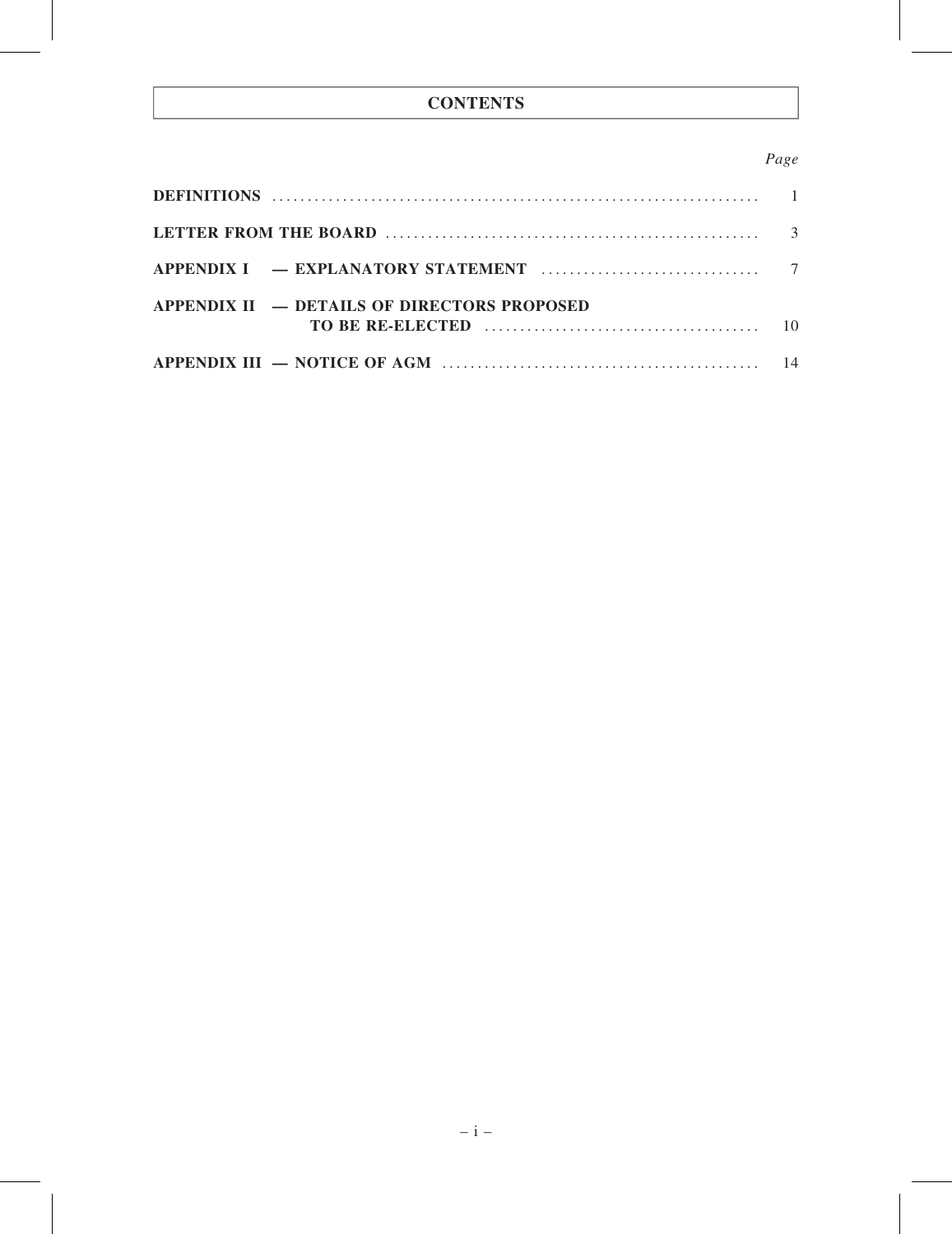In this circular, unless the context otherwise requires, the following expressions shall have the following meanings:

| "AGM"                     | the annual general meeting of the Company to be held at<br>Portion 2, 12th Floor, The Center, 99 Queen's Road<br>Central, Hong Kong on Thursday, 6 December 2018 at<br>11:30 a.m., notice of which is set out in Appendix III to<br>this circular;                                                                     |  |
|---------------------------|------------------------------------------------------------------------------------------------------------------------------------------------------------------------------------------------------------------------------------------------------------------------------------------------------------------------|--|
| "Board"                   | the board of Directors;                                                                                                                                                                                                                                                                                                |  |
| "Bye-laws"                | the bye-laws of the Company;                                                                                                                                                                                                                                                                                           |  |
| "close associates"        | has the meaning ascribed to it under the Listing Rules;                                                                                                                                                                                                                                                                |  |
| "Company"                 | DeTai New Energy Group Limited, a company incorporated<br>in Bermuda with limited liability, the Shares of which are<br>listed on the main board of the Stock Exchange (Stock<br>Code: 559);                                                                                                                           |  |
| "Director(s)"             | the director(s) of the Company;                                                                                                                                                                                                                                                                                        |  |
| "Hong Kong"               | Hong Kong Special Administrative Region of the People's<br>Republic of China;                                                                                                                                                                                                                                          |  |
| "Issue Mandate"           | a general and unconditional mandate proposed to be granted<br>to the Directors to exercise all the powers of the Company<br>to allot, issue and deal with new Shares up to a maximum<br>of 20% of the issued share capital of the Company as at the<br>date of passing of the relevant resolution at the AGM;          |  |
| "Latest Practicable Date" | 26 October 2018, being the latest practicable date prior to<br>the printing of this circular for ascertaining certain<br>information herein;                                                                                                                                                                           |  |
| "Listing Rules"           | the Rules Governing the Listing of Securities on the Stock<br>Exchange;                                                                                                                                                                                                                                                |  |
| "Repurchase Mandate"      | a general and unconditional mandate proposed to be granted<br>to the Directors to exercise all the powers of the Company<br>to repurchase the Shares on the Stock Exchange up to a<br>maximum of 10% of the issued share capital of the<br>Company as at the date of passing of the relevant<br>resolution at the AGM; |  |
| "SFO"                     | the Securities and Futures Ordinance (Chapter 571 of the<br>Laws of Hong Kong);                                                                                                                                                                                                                                        |  |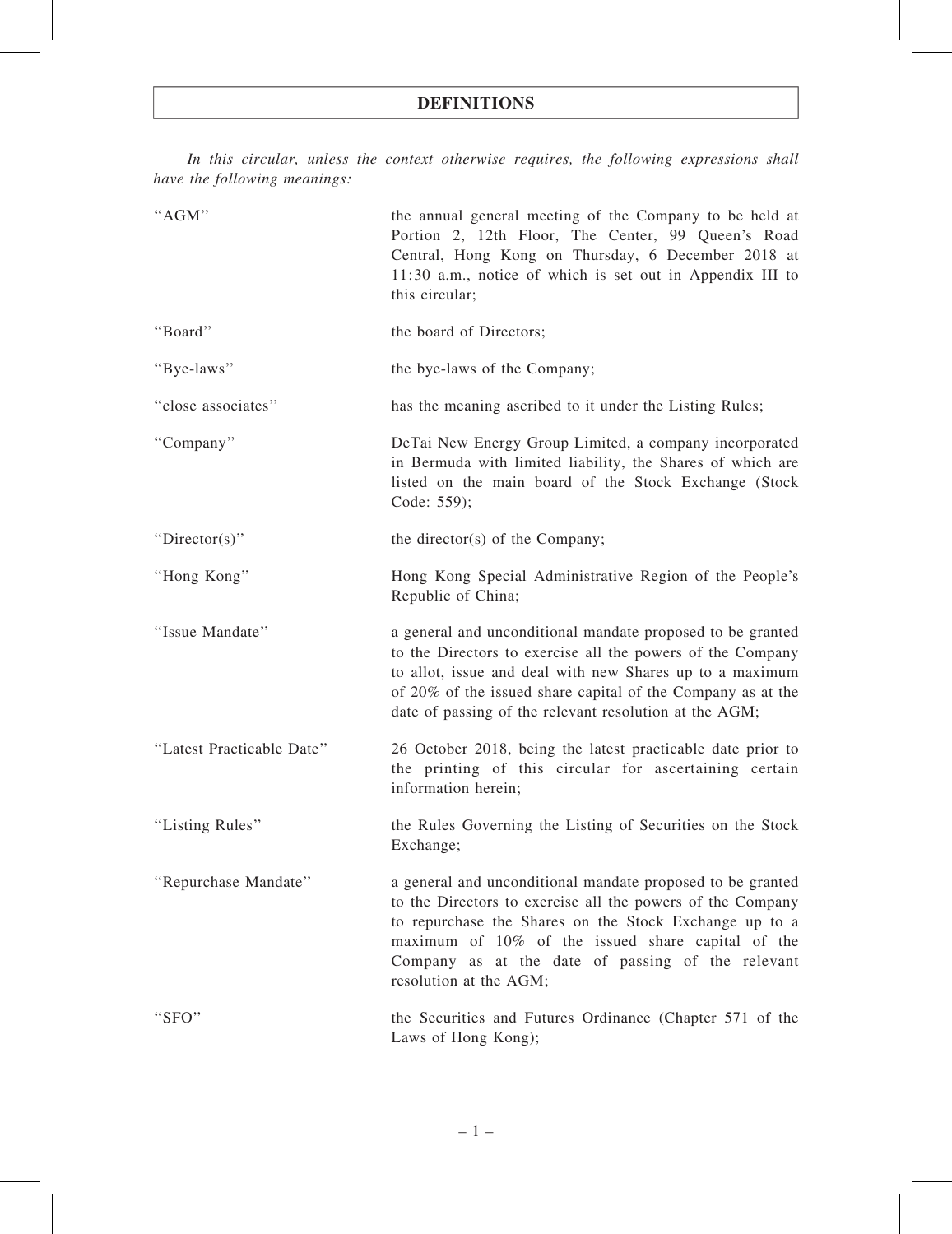# DEFINITIONS

| "Share(s)"       | ordinary share(s) of $HK$0.05$ each in the capital of the<br>Company;                              |
|------------------|----------------------------------------------------------------------------------------------------|
| "Shareholder(s)" | the holder(s) of the Share(s);                                                                     |
| "Stock Exchange" | The Stock Exchange of Hong Kong Limited;                                                           |
| "Takeovers Code" | the Code on Takeovers and Mergers issued by the<br>Securities and Futures Commission in Hong Kong; |
| "HK\$"           | Hong Kong dollars, the lawful currency of Hong Kong; and                                           |
| $\lq\lq q_0$ "   | per cent.                                                                                          |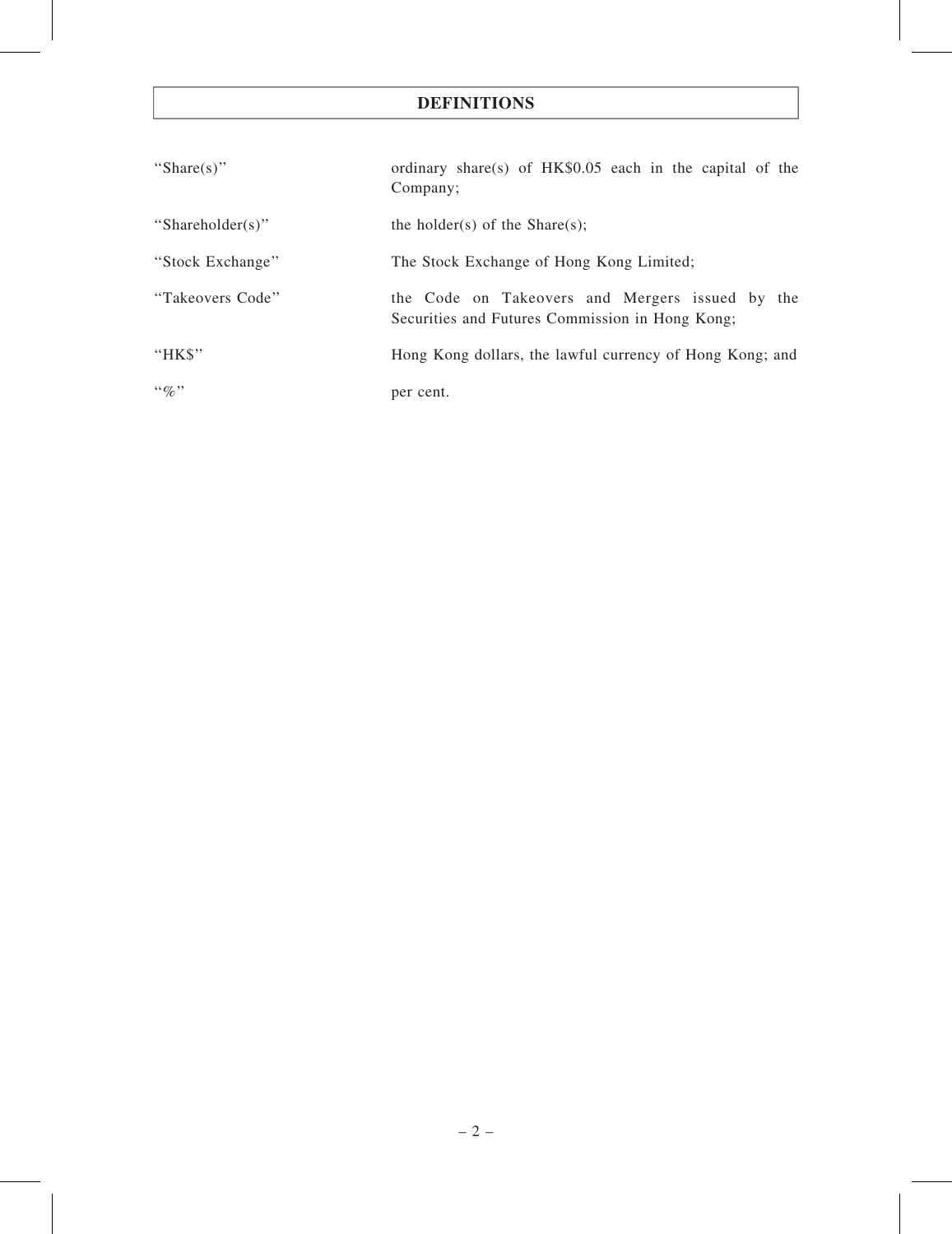# 2. 德泰新能源集團有限公司 DeTai New Energy Group Limited

(Incorporated in Bermuda with limited liability) (Stock Code: 559)

Executive Directors: Mr. Wong Hin Shek (Chairman) Mr. Chi Chi Hung, Kenneth (Chief Executive Officer) Mr. Chan Wai Ki Mr. He Mingshou

Non-executive Director: Mr. Chui Kwong Kau

Independent non-executive Directors: Mr. Chiu Wai On Mr. Man Kwok Leung Dr. Wong Yun Kuen

Principal place of business in Hong Kong: Room 2702, 27th Floor China Resources Building 26 Harbour Road Wan Chai, Hong Kong

Registered office: Clarendon House 2 Church Street Hamilton HM 11 Bermuda

31 October 2018

To the Shareholders

Dear Sir/Madam,

# (1) GENERAL MANDATES TO REPURCHASE AND ISSUE SHARES, (2) RE-ELECTION OF DIRECTORS AND (3) NOTICE OF ANNUAL GENERAL MEETING

#### INTRODUCTION

The purpose of this circular is to provide you with information regarding the resolutions to be proposed at the AGM which include (i) the grant of the Repurchase Mandate and the Issue Mandate; (ii) the re-election of Directors; and (iii) the notice for convening the AGM.

#### GENERAL MANDATE TO REPURCHASE SHARES

An ordinary resolution will be proposed that the Directors be granted a general and unconditional mandate to exercise all the powers of the Company to repurchase the Shares on the Stock Exchange up to a maximum of 10% of the issued share capital of the Company as at the date of passing of the relevant resolution at the AGM.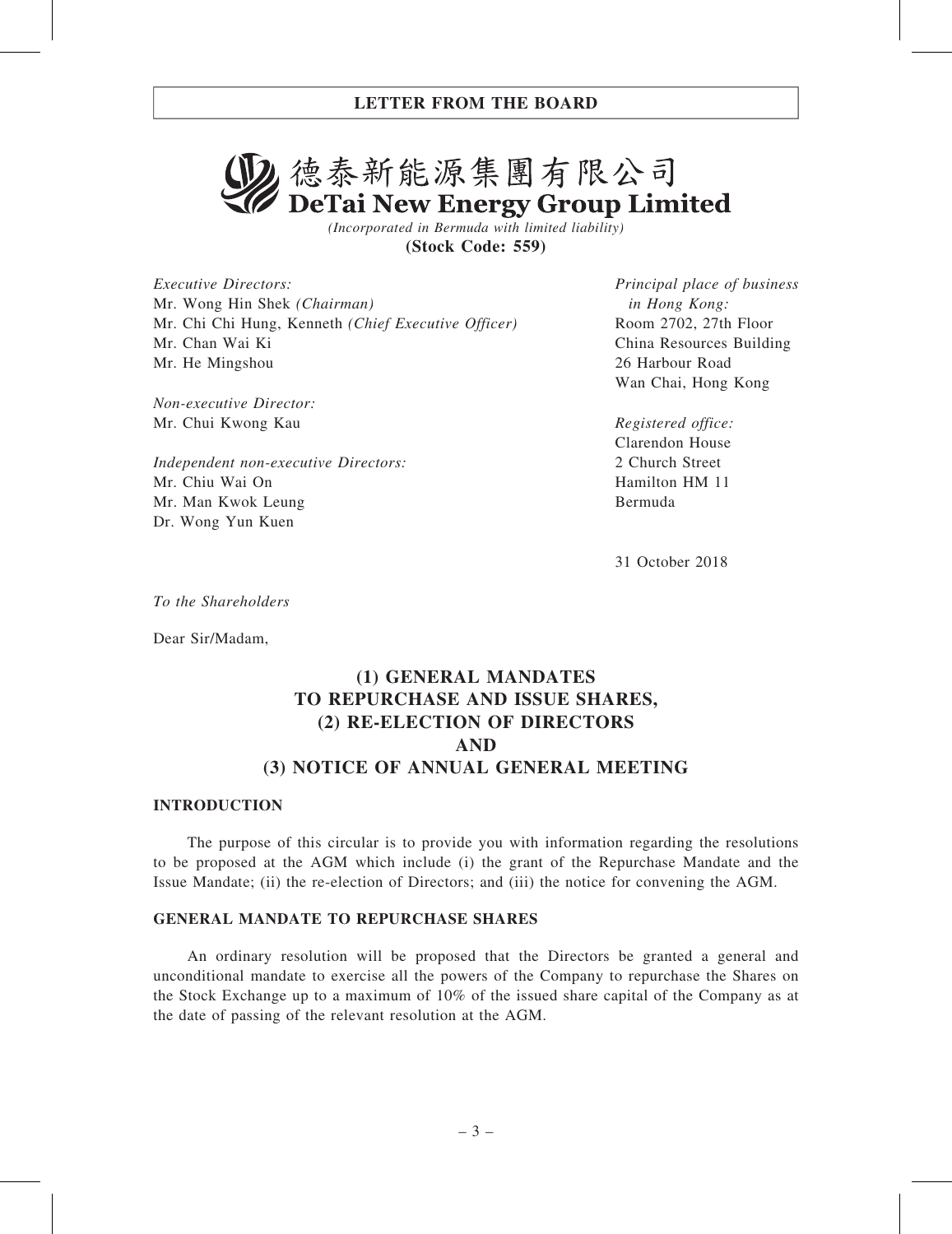### LETTER FROM THE BOARD

Assuming no further Shares are issued and repurchased prior to the AGM and based on the issued share capital of the Company of 15,695,531,700 Shares as at the Latest Practicable Date, the Company would be allowed to repurchase a maximum of 1,569,553,170 Shares under the Repurchase Mandate.

An explanatory statement required by the Listing Rules in connection with the proposed general mandate to repurchase Shares is set out in Appendix I to this circular. The explanatory statement contains all information reasonably necessary to enable the Shareholders to make an informed decision on whether to vote for or against the relevant resolutions at the AGM.

#### GENERAL MANDATE TO ISSUE SHARES

An ordinary resolution will also be proposed that the Directors be granted a general and unconditional mandate to exercise all the powers of the Company to allot, issue and deal with new Shares of up to a maximum of 20% of the issued share capital of the Company as at the date of passing of the relevant resolution at the AGM.

Assuming no further Shares are issued or repurchased prior to the AGM and based on the issued share capital of the Company of 15,695,531,700 Shares as at the Latest Practicable Date, the Company would be allowed to allot and issue a maximum of 3,139,106,340 Shares under the Issue Mandate.

In addition, an ordinary resolution will be proposed at the AGM adding any Shares repurchased under the Repurchase Mandate to the Issue Mandate. The Repurchase Mandate and the Issue Mandate would continue to be in force until the conclusion of the next annual general meeting of the Company unless it is renewed at such meeting or until revoked or varied by ordinary resolutions of the Shareholders in a general meeting held prior to the next annual general meeting of the Company.

#### RE-ELECTION OF DIRECTORS

As at the Latest Practicable Date, the Board consists of eight Directors, namely, Mr. Wong Hin Shek, Mr. Chi Chi Hung, Kenneth, Mr. Chan Wai Ki, Mr. He Mingshou (''Mr. He''), Mr. Chui Kwong Kau, Mr. Chiu Wai On (''Mr. Chiu''), Mr. Man Kwok Leung (''Mr. Man'') and Dr. Wong Yun Kuen (''Dr. Wong'').

According to Bye-law 86(2) of the Bye-laws, any Director appointed to fill a causal vacancy on the Board shall hold office only until the next following general meeting of the Company and any Director appointed as an addition to the existing Board shall hold office only until the next following annual general meeting of the Company and shall then be eligible for re-election at that meeting.

According to Bye-law 87 of the Bye-laws, at each annual general meeting one-third of the Directors for the time being (or, if their number is not a multiple of three, the number nearest to but not less than one-third) shall retire from office by rotation provided that every Director (including those appointed for a specific term) shall be subject to retirement by rotation at least once every three years. A retiring Director shall be eligible for re-election.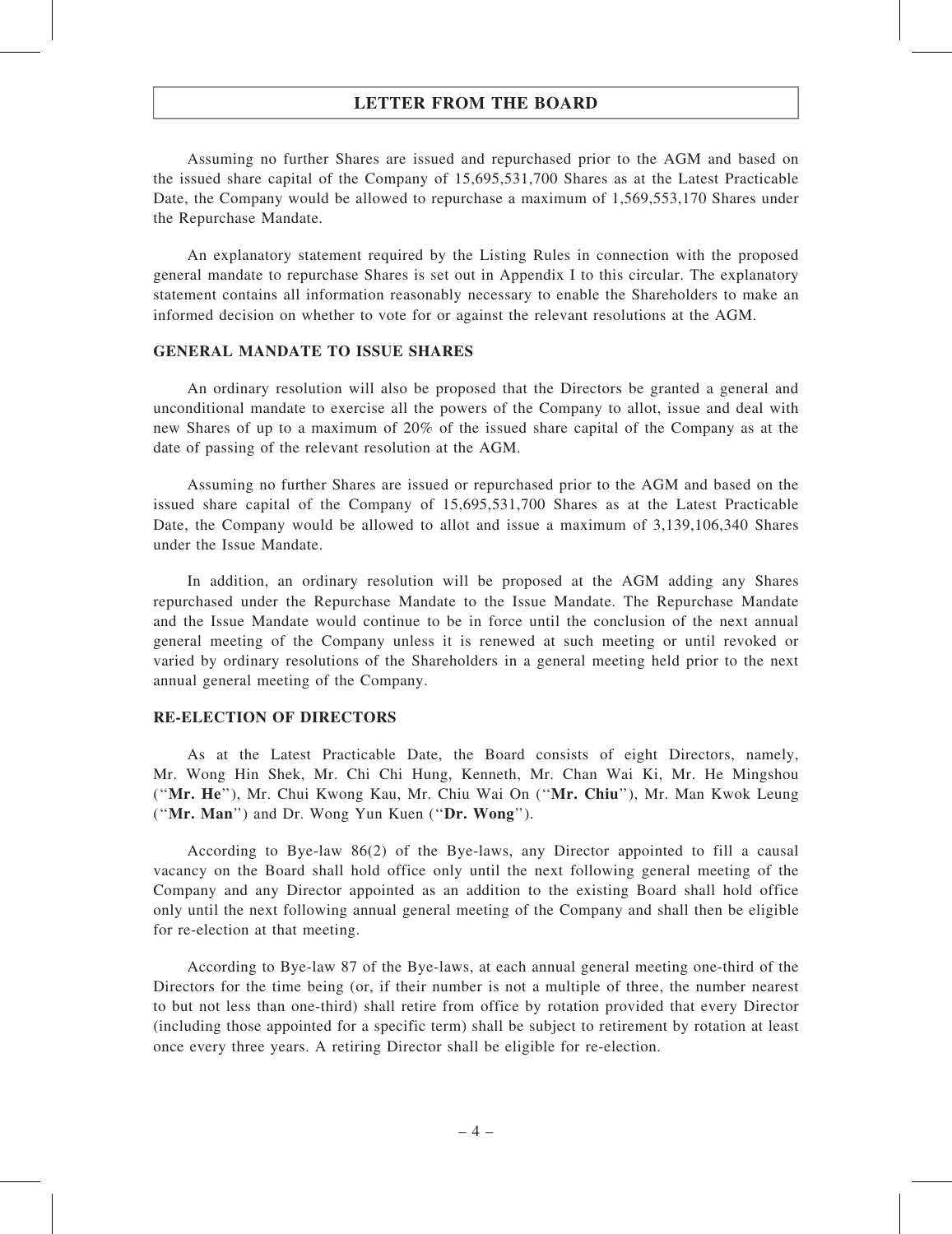### LETTER FROM THE BOARD

According to the above provisions, Mr. He, Mr. Chiu, Mr. Man and Dr. Wong will retire from office as Directors at the AGM and all retiring Directors are eligible and will offer themselves for re-election at the AGM.

Pursuant to the code provision set out in paragraph A.4.3 of Appendix 14 of the Listing Rules, any further appointment of independent non-executive director serving more than nine years should be subject to a separate resolution to be approved by shareholders. Notwithstanding that Mr. Chiu, Mr. Man and Dr. Wong have served as independent non-executive Directors for more than nine years, (i) the Board has assessed and reviewed the annual confirmation of independence based on the criteria set out in Rule 3.13 of the Listing Rules and affirmed that Mr. Chiu, Mr. Man and Dr. Wong remain independent; (ii) the nomination committee of the Company has assessed and is satisfied of the independence of Mr. Chiu, Mr. Man and Dr. Wong; and (iii) the Board considers that Mr. Chiu, Mr. Man and Dr. Wong remain independent of management and free of any relationship which could materially interfere with the exercise of their independent judgment. In view of the aforesaid factors and the experience and knowledge of the relevant individuals in the business sectors in which the Group operates, the Board would recommend Mr. Chiu, Mr. Man and Dr. Wong for re-election at the AGM.

#### CLOSURE OF REGISTER OF MEMBERS

#### For determining the entitlement to attend and vote at the AGM

The AGM is scheduled to be held on Thursday, 6 December 2018. For determining the entitlement to attend and vote at the AGM, the register of members of the Company will be closed from Monday, 3 December 2018 to Thursday, 6 December 2018, both days inclusive, during which period no transfer of Shares will be registered. In order to be eligible to attend and vote at the AGM, unregistered holders of Shares should ensure that all the share transfer documents accompanied by the relevant share certificates must be lodged with the branch share registrar of the Company in Hong Kong, Tricor Tengis Limited, at Level 22, Hopewell Centre, 183 Queen's Road East, Hong Kong, for registration not later than 4:30 p.m. on Friday, 30 November 2018.

#### AGM

Notice of the AGM is set out in Appendix III to this circular. A proxy form for appointing proxy is despatched with this circular and published on the website of the Stock Exchange (www.hkex.com.hk). Whether or not you are able to attend the AGM in person, you are requested to complete the proxy form and return it to the branch share registrar and transfer office of the Company in Hong Kong, Tricor Tengis Limited, at Level 22, Hopewell Centre, 183 Queen's Road East, Hong Kong as soon as possible but in any event not less than 48 hours before the time appointed for the holding of the AGM or the adjourned meeting. Completion and return of a proxy form will not preclude you from attending and voting at the meeting in person or at any adjournment thereof should you so wish.

Pursuant to rule 13.39(4) of the Listing Rules, the resolutions set out in the notice of the AGM will be put to the vote by way of a poll.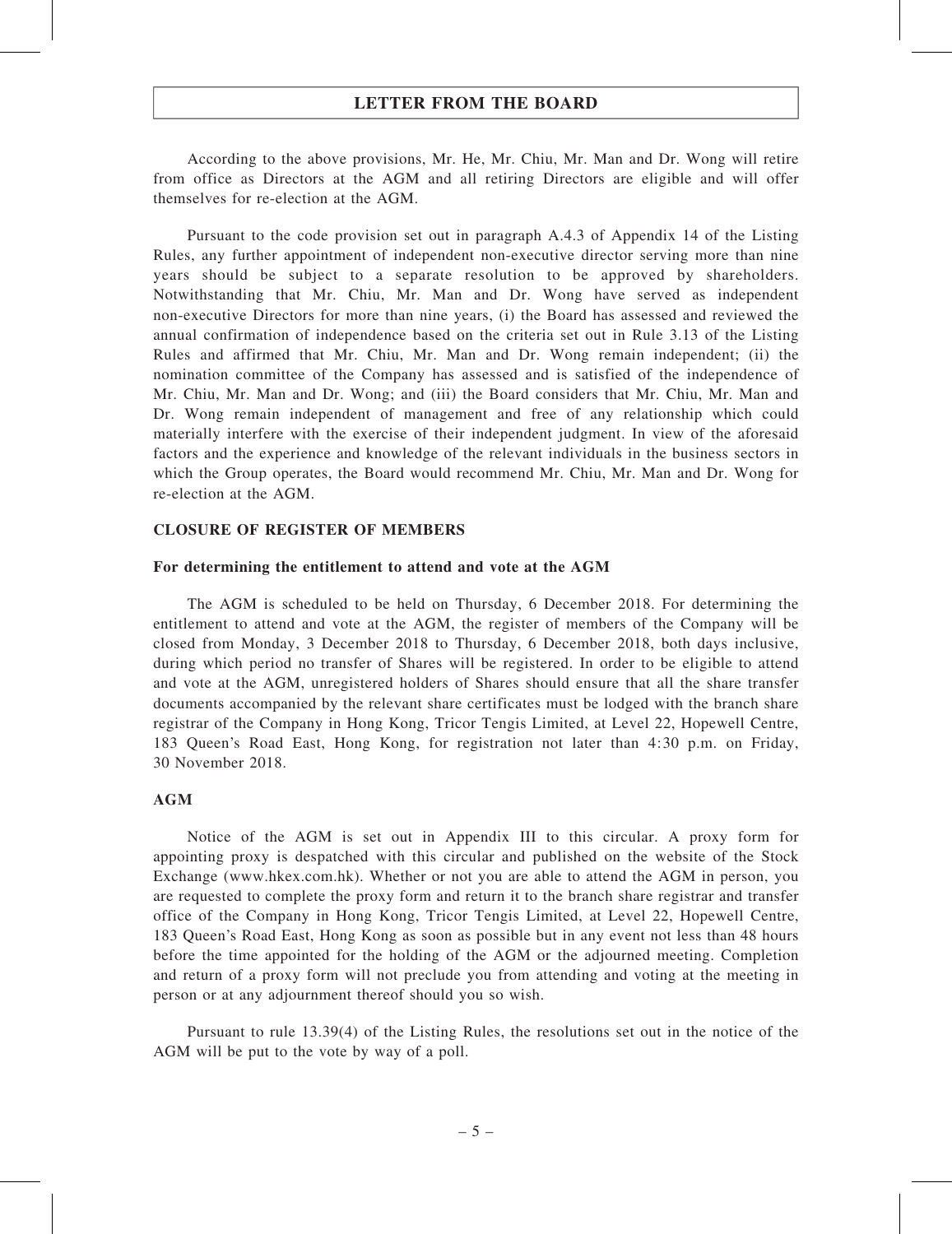# LETTER FROM THE BOARD

To the best of the Directors' knowledge, information and belief having made all reasonable enquiries, no Shareholder has a material interest that is required to abstain from voting on any of the resolutions to be proposed at the AGM.

#### RECOMMENDATION

The Directors consider that the proposed (1) granting of the general mandates to the Directors to repurchase Shares and to issue new Shares and adding any Shares repurchased under the Repurchase Mandate to the Issue Mandate (including the extended mandate stipulated under the ordinary resolution set out in paragraph C of item 4) and (2) the re-election of Directors are in the best interests of the Company and the Shareholders. The Directors therefore recommend the Shareholders to vote in favour of the relevant resolutions as set out in the notice of the AGM.

#### RESPONSIBILITY STATEMENT

This circular, for which the Directors collectively and individually accept full responsibility, includes particulars given in compliance with the Listing Rules for the purpose of giving information with regard to the Company. The Directors, having made all reasonable enquiries, confirm that to the best of their knowledge and belief, the information contained in this circular is accurate and complete in all material respects and not misleading or deceptive, and there are no other matters the omission of which would make any statement herein or this circular misleading.

> Yours faithfully, By order of the Board DeTai New Energy Group Limited Wong Hin Shek Chairman and Executive Director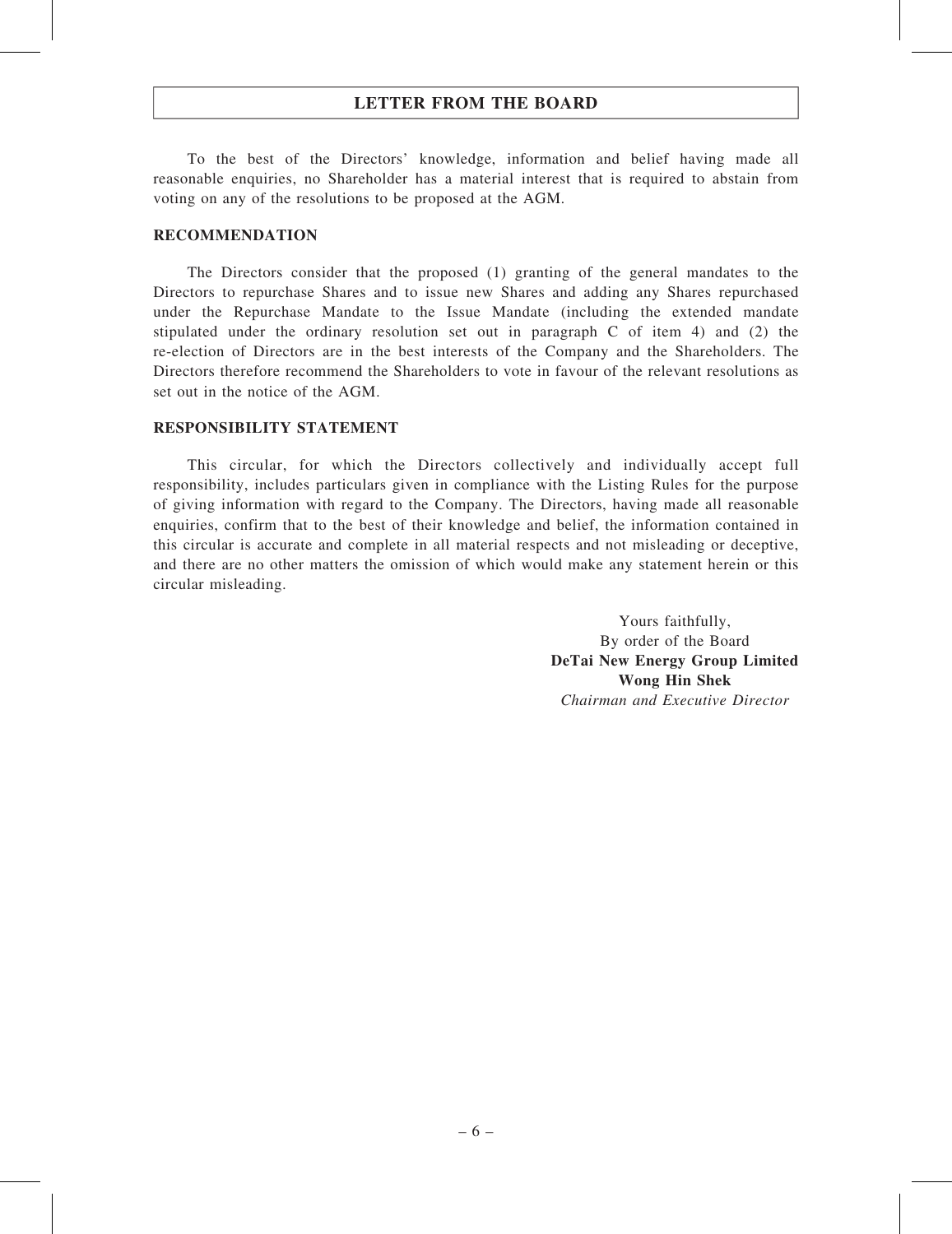This appendix serves as an explanatory statement, as required by rule 10.06 of the Listing Rules, to provide certain information to you for your consideration of the Repurchase Mandate.

#### 1. SHARE CAPITAL

As at the Latest Practicable Date, there was a total of 15,695,531,700 Shares in issue.

Subject to the passing of the proposed resolution for the approval of the Repurchase Mandate and on the basis that no further Shares are issued or repurchased before the AGM, the Company will be allowed to repurchase a maximum of 1,569,553,170 Shares.

#### 2. REASONS FOR REPURCHASES

The Directors believe that it is in the best interests of the Company and the Shareholders to seek a general authority from the Shareholders to enable the Company to repurchase its Shares on the Stock Exchange. Such repurchases may, depending on market conditions and funding arrangements at the time, lead to an enhancement of the net asset value and/or earnings per Share and will only be made when the Directors believe that such repurchases will benefit the Company and the Shareholders as a whole.

#### 3. FUNDING OF REPURCHASES

Repurchases made pursuant to the Repurchase Mandate shall be funded out of funds legally available for such purpose in accordance with the Bye-laws and the applicable laws of Bermuda. Under Bermuda law, repurchased shares will be cancelled and the Company's issued share capital will be reduced by the nominal value of the repurchased shares accordingly. However, the aggregate amount of the Company's authorised capital will not be reduced.

### 4. GENERAL

There might be a material adverse impact on the working capital or gearing position of the Company (as compared with the position disclosed in the audited accounts contained in the annual report for the year ended 30 June 2018) in the event that the Repurchase Mandate is exercised in full. However, the Directors do not propose to exercise the Repurchase Mandate to such extent as would, in the circumstances, have a material adverse impact on the working capital or gearing position of the Company which in the opinion of the Directors are from time to time appropriate for the Company.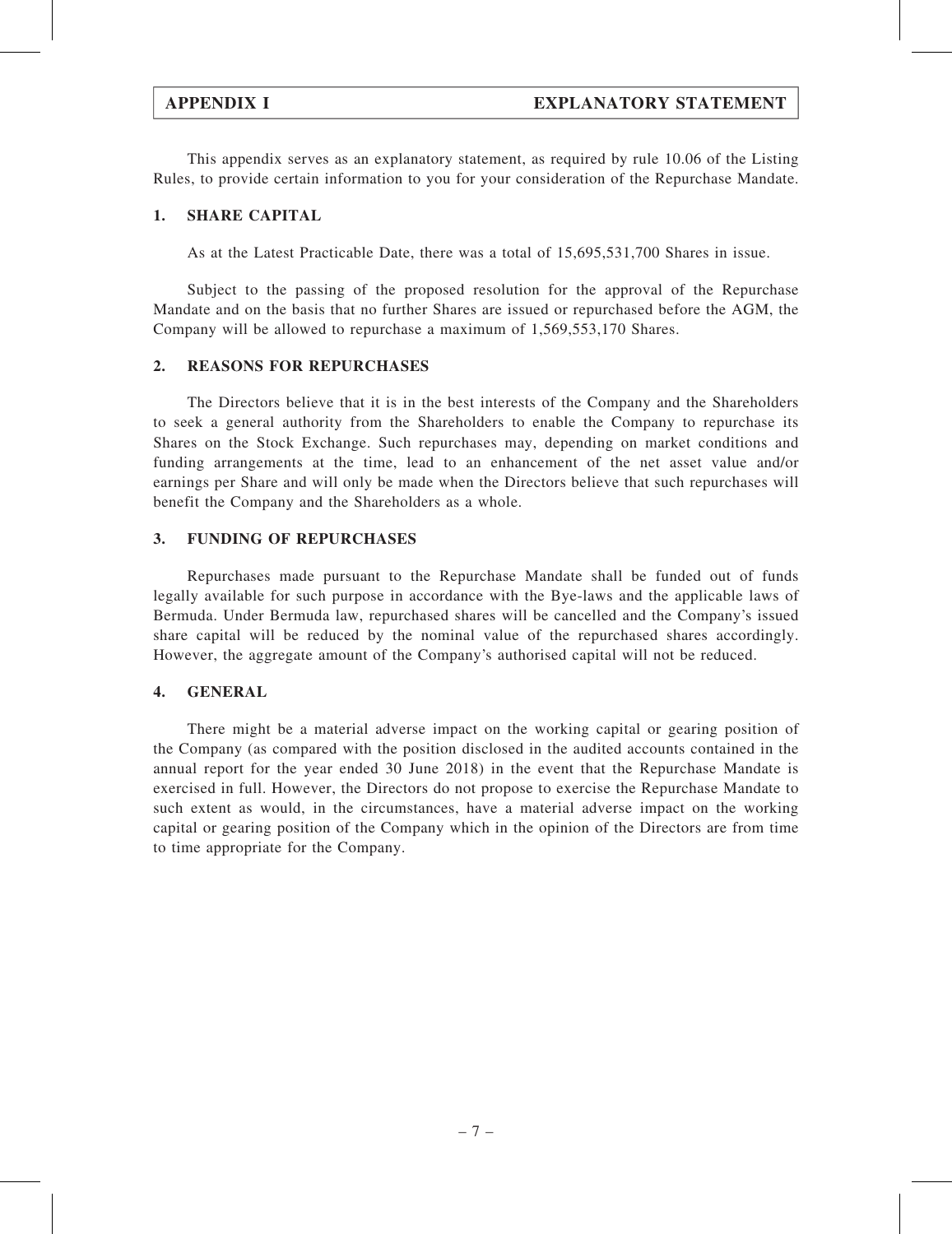#### 5. SHARE PRICES

The following table shows the highest and lowest prices at which the Shares have been traded on the Stock Exchange during each of the 12 months preceding the Latest Practicable Date:

| Month                               | <b>Share Prices Per Share</b><br><b>Highest</b><br>Lowest |       |  |
|-------------------------------------|-----------------------------------------------------------|-------|--|
|                                     | HK\$                                                      | HK\$  |  |
|                                     |                                                           |       |  |
| 2017                                |                                                           |       |  |
| October                             | 0.113                                                     | 0.089 |  |
| November                            | 0.110                                                     | 0.092 |  |
| December                            | 0.092                                                     | 0.070 |  |
|                                     |                                                           |       |  |
| 2018                                |                                                           |       |  |
| January                             | 0.077                                                     | 0.054 |  |
| February                            | 0.063                                                     | 0.050 |  |
| March                               | 0.058                                                     | 0.048 |  |
| April                               | 0.052                                                     | 0.043 |  |
| May                                 | 0.051                                                     | 0.045 |  |
| June                                | 0.080                                                     | 0.038 |  |
| July                                | 0.042                                                     | 0.032 |  |
| August                              | 0.040                                                     | 0.030 |  |
| September                           | 0.053                                                     | 0.031 |  |
| October                             |                                                           |       |  |
| (up to the Latest Practicable Date) | 0.049                                                     | 0.033 |  |

#### 6. UNDERTAKING

The Directors have undertaken to the Stock Exchange that, so far as the same may be applicable, they will only exercise the Repurchase Mandate in accordance with the Listing Rules and the applicable laws of Bermuda.

None of the Directors, to the best of their knowledge having made all reasonable enquiries, nor any of their respective close associates, has any present intention to sell any Shares to the Company or its subsidiaries, if the Repurchase Mandate is approved by the Shareholders.

The Company has not been notified by any core connected person (as defined in the Listing Rules) that such a person has a present intention to sell, or has undertaken not to sell, any Shares to the Company or its subsidiaries, if the Repurchase Mandate is approved by the Shareholders.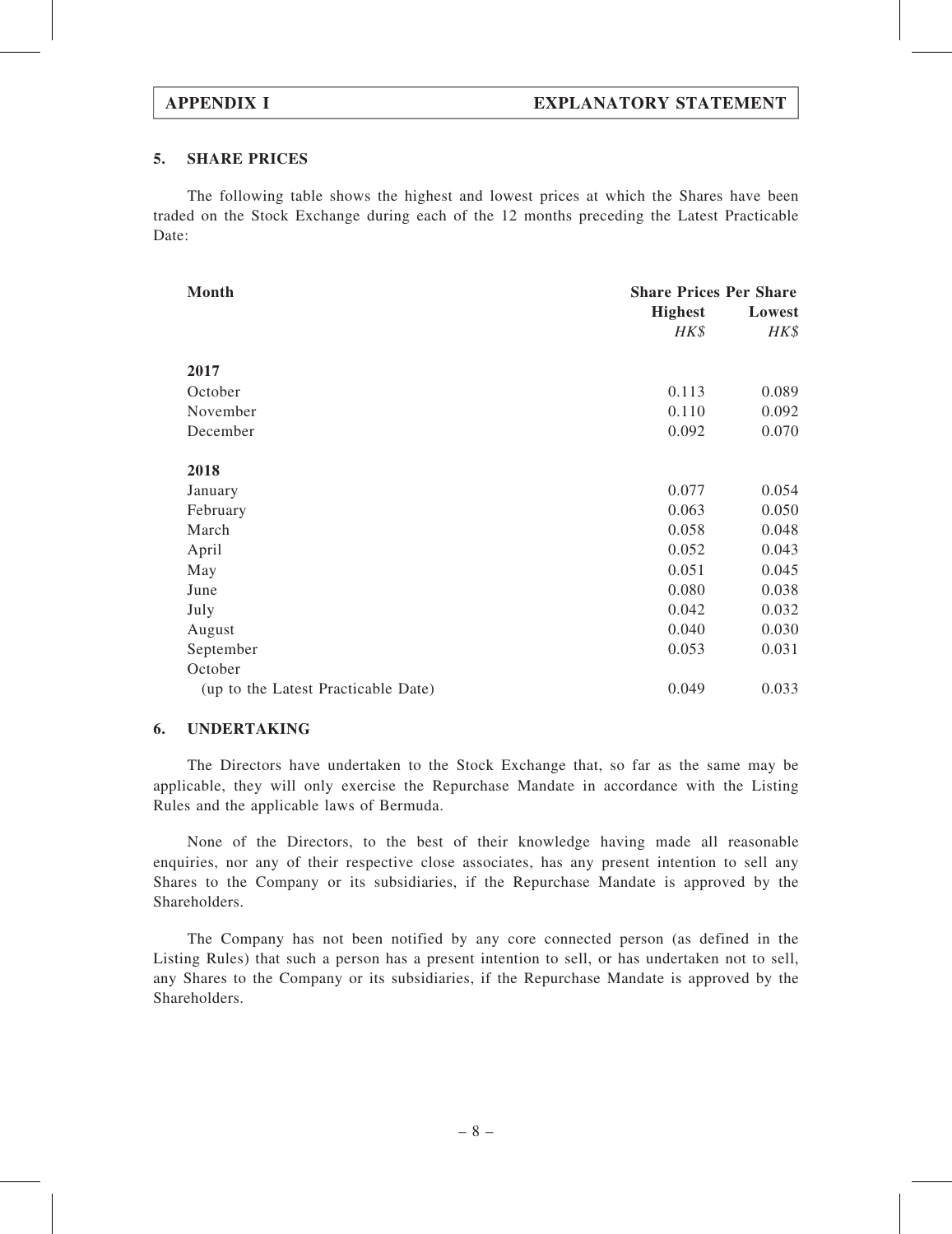### 7. TAKEOVERS CODE

In the event that the exercise of the power to repurchase Shares pursuant to the Repurchase Mandate, a Shareholder's proportionate interest in the voting rights of the Company increases, such increase will be treated as an acquisition for the purposes of Rule 32 of the Takeovers Code. Accordingly, a Shareholder or a group of Shareholders acting in concert, depending on the level of increase of the Shareholders' interest, could obtain or consolidate control of the Company and become obliged to make a mandatory offer in accordance with Rule 26 of the Takeovers Code.

As at the Latest Practicable Date, so far as the Directors are aware, the following Shareholder had interests in 5% or more of the issued share capital of the Company:

|                            | Number of<br><b>Shares interested</b><br>(Note) | Approximate $\%$<br>of issued share                    | Approximate $\%$<br>of issued share<br>capital if    |
|----------------------------|-------------------------------------------------|--------------------------------------------------------|------------------------------------------------------|
| <b>Name of Shareholder</b> |                                                 | capital as at<br>the Latest<br><b>Practicable Date</b> | Repurchase<br><b>Mandate</b> is<br>exercised in full |
| Mr. Tong Liang             | $4,404,651,375 \; (L)$                          | 28.06%                                                 | 31.18%                                               |

Note: The letter (L) denotes the person's long position in such securities.

As at the Latest Practicable Date, the Directors are not aware of any such consequences which would arise under the Takeovers Code as a consequence of any exercise of the Repurchase Mandate. In the event that any exercise of the Repurchase Mandate would, to the knowledge of the Directors, have such a consequence, the Directors have no present intention to exercise the Repurchase Mandate to such an extent as would trigger a mandatory offer obligation for any Shareholder or group of Shareholders.

The Directors have no present intention to exercise the Repurchase Mandate to such an extent as would result in the amount of Shares held by the public being reduced to less than 25% of the total issued shares of the Company.

#### 8. SHARE REPURCHASE MADE BY THE COMPANY

In the six months immediately preceding the Latest Practicable Date, the Company had not repurchased Shares, whether on the Stock Exchange or otherwise.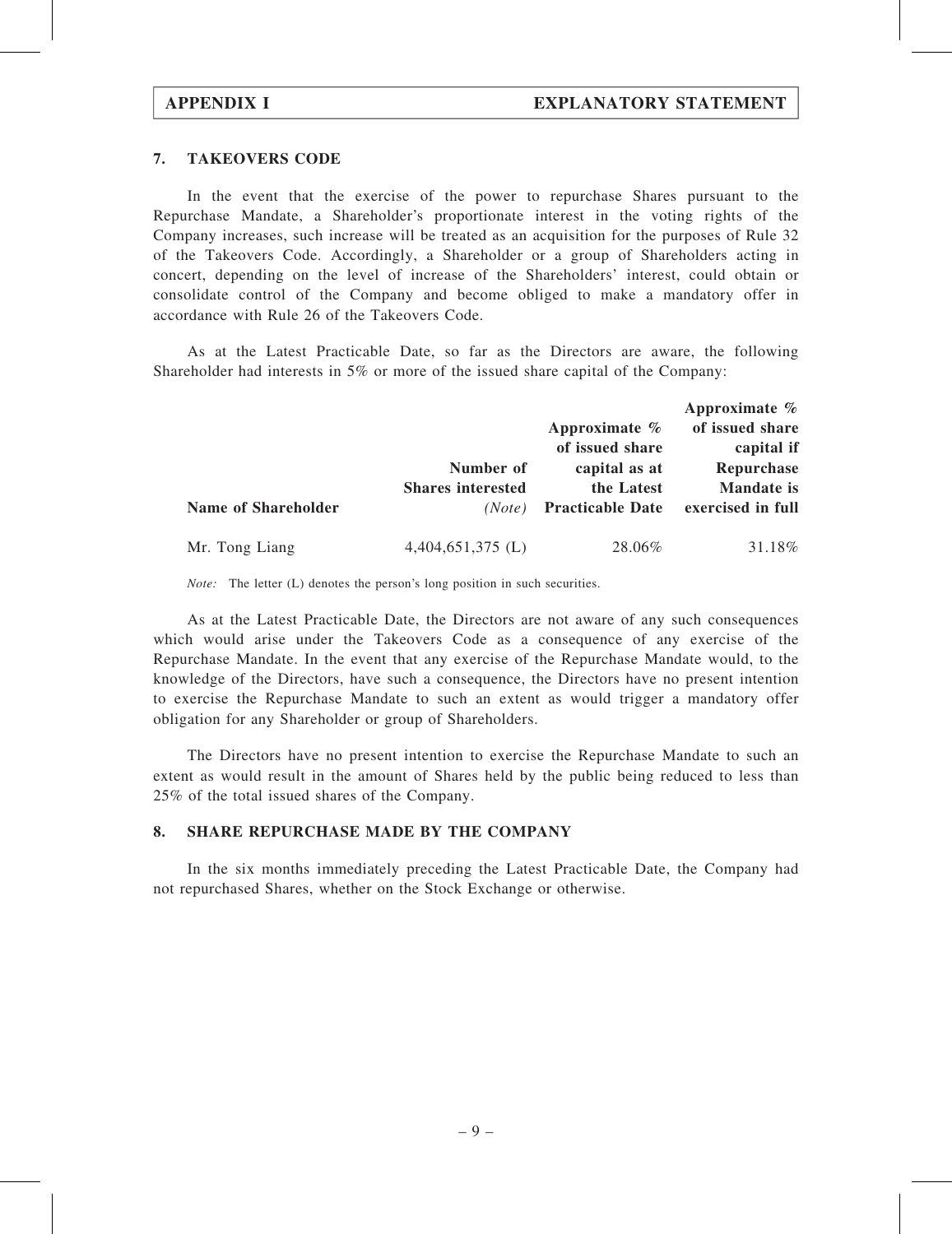The following are the particulars of the Directors who will retire and, being eligible, offer themselves for re-election at the AGM:

#### EXECUTIVE DIRECTOR

Mr. He Mingshou, aged 50, was appointed as an executive Director on 26 October 2018. He is also a director of various subsidiaries of the Company. Mr. He obtained a bachelor's degree in business administration from Beijing Institute of Finance and Commerce Management. Mr. He has extensive management experience in corporate management and marketing.

Mr. He is appointed by way of a letter of appointment with no fixed terms but will be subject to retirement by rotation and re-election pursuant to the Bye-laws. Mr. He is entitled to receive a director's fee of HK\$30,000 per month from the Company which is determined by the Board with reference to the prevailing market conditions, his duties and responsibilities with the Company.

As at the Latest Practicable Date, Mr. He has no interest in any shares of the Company within the meaning of Part XV of the SFO and, save as disclosed above, does not have other relationship with any Directors, senior management, substantial or controlling Shareholders (within the meaning of the Listing Rules).

Save as disclosed above, Mr. He has not held any directorship in any listed public companies in the last three years preceding the Latest Practicable Date or any other position with the Company and other members of the Group.

Save as disclosed above, there is no other matter in connection with the proposed re-election of Mr. He that needs to be brought to the attention of the Shareholders and there is no other information that should be disclosed pursuant to Rules  $13.51(2)(h)$  to (v) of the Listing Rules.

#### INDEPENDENT NON-EXECUTIVE DIRECTORS

Mr. Chiu Wai On, aged 48, joined the Company since June 2009. Mr. Chiu is also the chairman of each of the audit committee, remuneration committee and nomination committee of the Company. He is a member of the Hong Kong Institute of Certified Public Accountants and a fellow member of the Association of Chartered Certified Accountants. Mr. Chiu possesses over 10 years of professional experience in accounting and auditing services. Mr. Chiu is also an independent non-executive director of New Times Energy Corporation Limited (stock code: 166), a company listed on the Stock Exchange.

As at the Latest Practicable Date, Mr. Chiu in the capacity of beneficial owner, has interest in 974,030 underlying Shares, representing approximately 0.01% of the issued share capital of the Company. Save as disclosed herein, Mr. Chiu does not have any other interests in the Shares or underlying Shares within the meaning of Part XV of the SFO.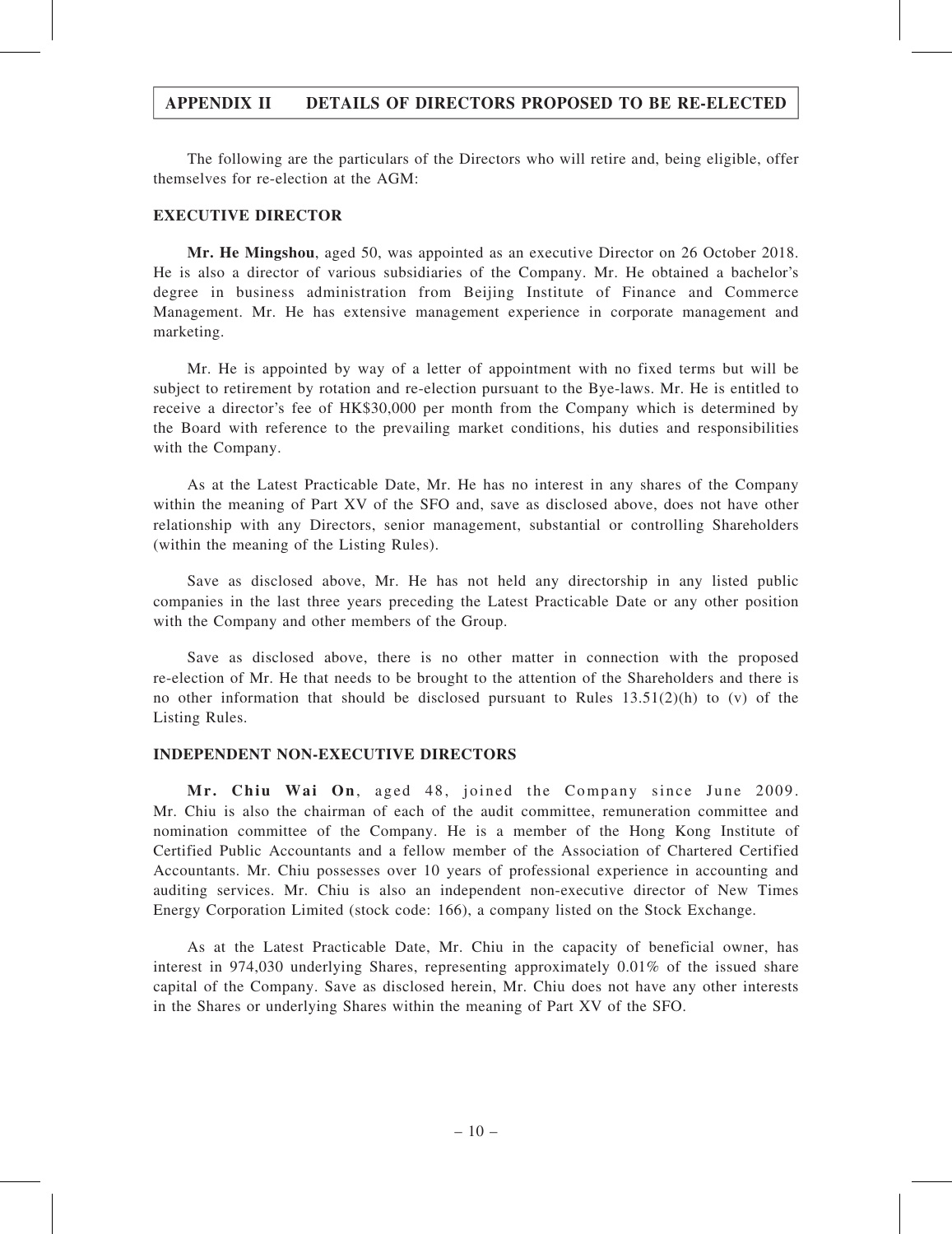Mr. Chiu is appointed by way of a letter of appointment with no fixed terms but will be subject to retirement by rotation and re-election pursuant to the Bye-laws. He is entitled to an annual director's fee of HK\$120,000 which was determined on the basis of his previous experience, professional qualifications as well as the current financial position of the Company and the prevailing market conditions. Mr. Chiu, who has served the Board for more than nine years, confirmed that he has satisfied all factors set out in Rule 3.13 of the Listing Rules in assessing his independence.

Save as disclosed above, (i) Mr. Chiu has not held any directorship in any listed public companies in the last three years preceding the Latest Practicable Date; (ii) he has not held any other positions in the Company and its subsidiaries; and (iii) he does not have any relationship with any Directors, senior management, substantial or controlling Shareholders.

Save as disclosed above, there is no other matter about Mr. Chiu which is required to be disclosed pursuant to the requirements of Rule  $13.51(2)(h)$  to (v) of the Listing Rules or needs to be brought to the attention of the Shareholders.

Mr. Man Kwok Leung, aged 72, joined the Company since May 2009. Mr. Man is also the member of each of the audit committee, remuneration committee and nomination committee of the Company. He is a solicitor of the High Court of Hong Kong and a civil celebrant of marriages. Mr. Man has extensive experience in the legal practice. He had been appointed by Xinhua News Agency as a district advisor from 1995 to 1997. He is currently appointed as a director of Apleichau Kai Fong Primary School, the deputy chairman of Apleichau Kai Fong Welfare Association, the secretary of Apleichau Promotion of Tourism Association and the honorary legal advisor of Junior Police Officers' Association. Mr. Man is currently an independent non-executive director of Noble Century Investment Holdings Limited (stock code: 2322), a company listed on the Stock Exchange.

As at the Latest Practicable Date, Mr. Man in the capacity of beneficial owner, has interest in 974,030 underlying Shares, representing approximately 0.01% of the issued share capital of the Company. Save as disclosed herein, Mr. Man does not have any other interests in the Shares or underlying Shares within the meaning of Part XV of the SFO.

Mr. Man was disciplined by The Law Society of Hong Kong in 2000. He was censured, ordered to bear the costs of the disciplinary proceedings on a full indemnity basis and ordered to pay the following fines:

- (a) HK\$12,000 for failing to deliver to a client of his within 7 days of receiving her instructions to act for her in a criminal case a letter confirming her instructions, his costs, counsel's fees and setting out various matters that needed to be drawn to her attention in respect of the criminal case.
- (b) HK\$8,000 for acting in a manner which compromised or impaired or was likely to compromise or impair his own reputation or the reputation of the profession in handing to his client on 31 May 1999 a letter dated back to 29 December 1998.
- (c) HK\$25,000 for failing to keep properly written up books, ledgers and accounts as may be necessary during the period from 1 July 1998 to 3 August 1999.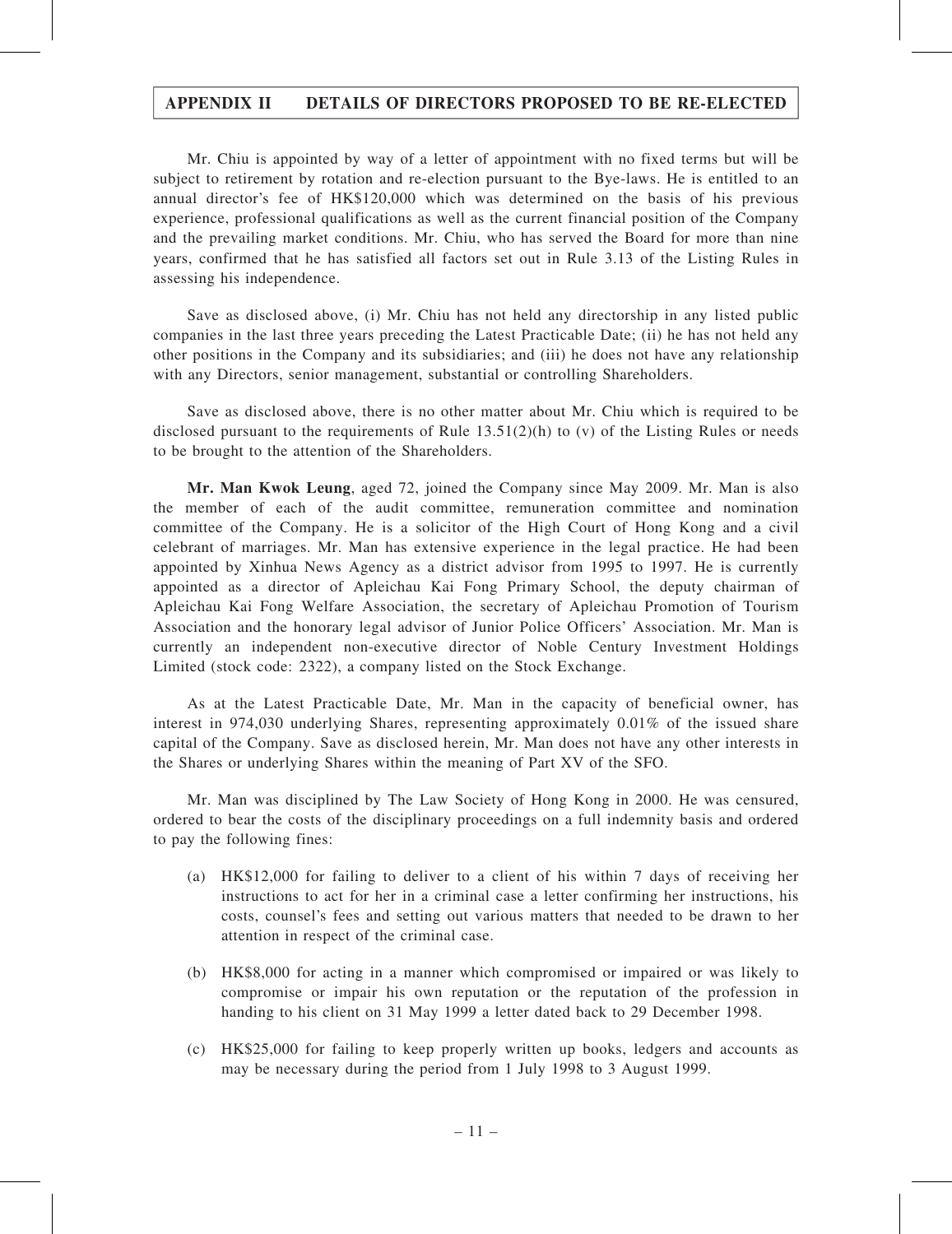Mr. Man is appointed by way of a letter of appointment with no fixed terms but will be subject to retirement by rotation and re-election pursuant to the Bye-laws. He is entitled to an annual director's fee of HK\$120,000 which was determined on the basis of his previous experience, professional qualifications as well as the current financial position of the Company and the prevailing market conditions. Mr. Man, who has served the Board for more than nine years, confirmed that he has satisfied all factors set out in Rule 3.13 of the Listing Rules in assessing his independence.

Save as disclosed above, (i) Mr. Man has not held any directorship in any other listed public companies in the last three years preceding the Latest Practicable Date; (ii) he has not held any other positions in the Company and its subsidiaries; and (iii) he does not have any relationship with any Directors, senior management, substantial or controlling Shareholders.

Save as disclosed above, there is no other matter about Mr. Man which is required to be disclosed pursuant to the requirements of Rule  $13.51(2)(h)$  to (v) of the Listing Rules or needs to be brought to the attention of the Shareholders.

Dr. Wong Yun Kuen, aged 61, joined the Company since June 2009. Dr. Wong is also the member of each of the audit committee, remuneration committee and nomination committee of the Company. He received his Ph.D. degree from Harvard University, and was ''Distinguished Visiting Scholar'' at Wharton School of the University of Pennsylvania. Dr. Wong has worked in financial industries in the United States and Hong Kong for many years, and has considerable experience in corporate finance, investment and derivative products. He is a member of the Hong Kong Securities Institute. Dr. Wong is the chairman of the board and an executive director of each of UBA Investments Limited (stock code: 768) and Far East Holdings International Limited (stock code: 36), an executive director of Boill Healthcare Holdings Limited (stock code: 1246), a non-executive director of China Sandi Holdings Limited (stock code: 910) and an independent non-executive director of each of Kaisun Holdings Limited (stock code: 8203), GT Group Holdings Limited (stock code: 263), Kingston Financial Group Limited (stock code: 1031), Synergis Holdings Limited (stock code: 2340), Asia Coal Limited (stock code: 835) and Tech Pro Technology Development Limited (stock code: 3823), all listed on the Stock Exchange. Dr. Wong was an independent non-executive director of each of Bauhaus International (Holdings) Limited (stock code: 483) from October 2004 to December 2016 and Sincere Watch (Hong Kong) Limited (stock code: 444) from September 2012 to December 2017.

As at the Latest Practicable Date, Dr. Wong in the capacity of beneficial owner, has interest in 974,030 underlying Shares, representing approximately 0.01% of the issued share capital of the Company. Save as disclosed herein, Dr. Wong does not have any other interests in the Shares or underlying Shares within the meaning of Part XV of the SFO.

Dr. Wong is appointed by way of a letter of appointment with no fixed terms but will be subject to retirement by rotation and re-election pursuant to the Bye-laws. He is entitled to an annual director's fee of HK\$120,000 which was determined on the basis of his previous experience, professional qualifications as well as the current financial position of the Company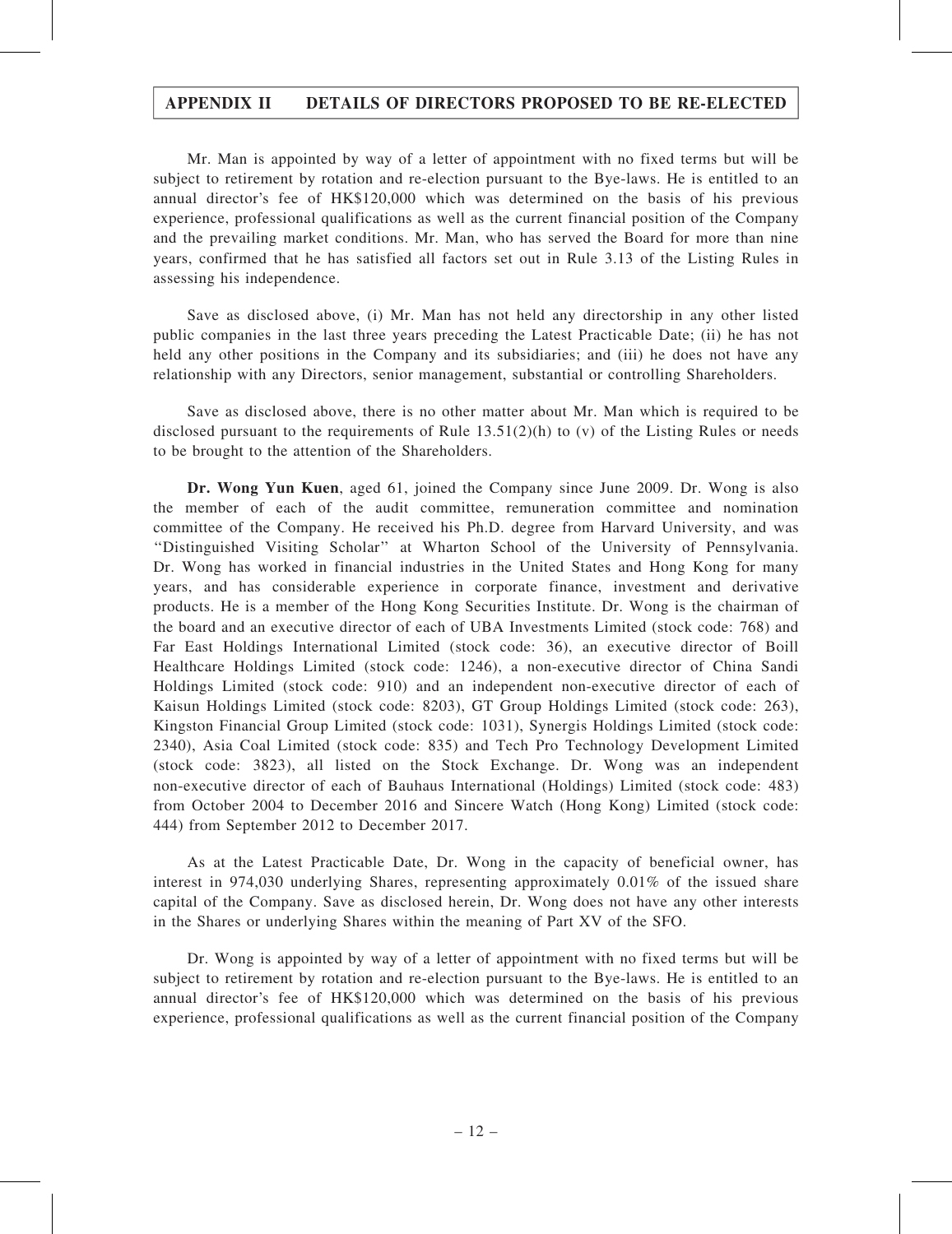and the prevailing market conditions. Dr. Wong, who has served the Board for more than nine years, confirmed that he has satisfied all factors set out in Rule 3.13 of the Listing Rules in assessing his independence.

Save as disclosed above, (i) Dr. Wong has not held any directorship in any listed public companies in the last three years preceding the Latest Practicable Date; (ii) he has not held any other positions in the Company and its subsidiaries; and (iii) he does not have any relationship with any Directors, senior management, substantial or controlling Shareholders.

Save as disclosed above, there is no other matter about Dr. Wong which is required to be disclosed pursuant to the requirements of Rule 13.51(2)(h) to (v) of the Listing Rules or needs to be brought to the attention of the Shareholders.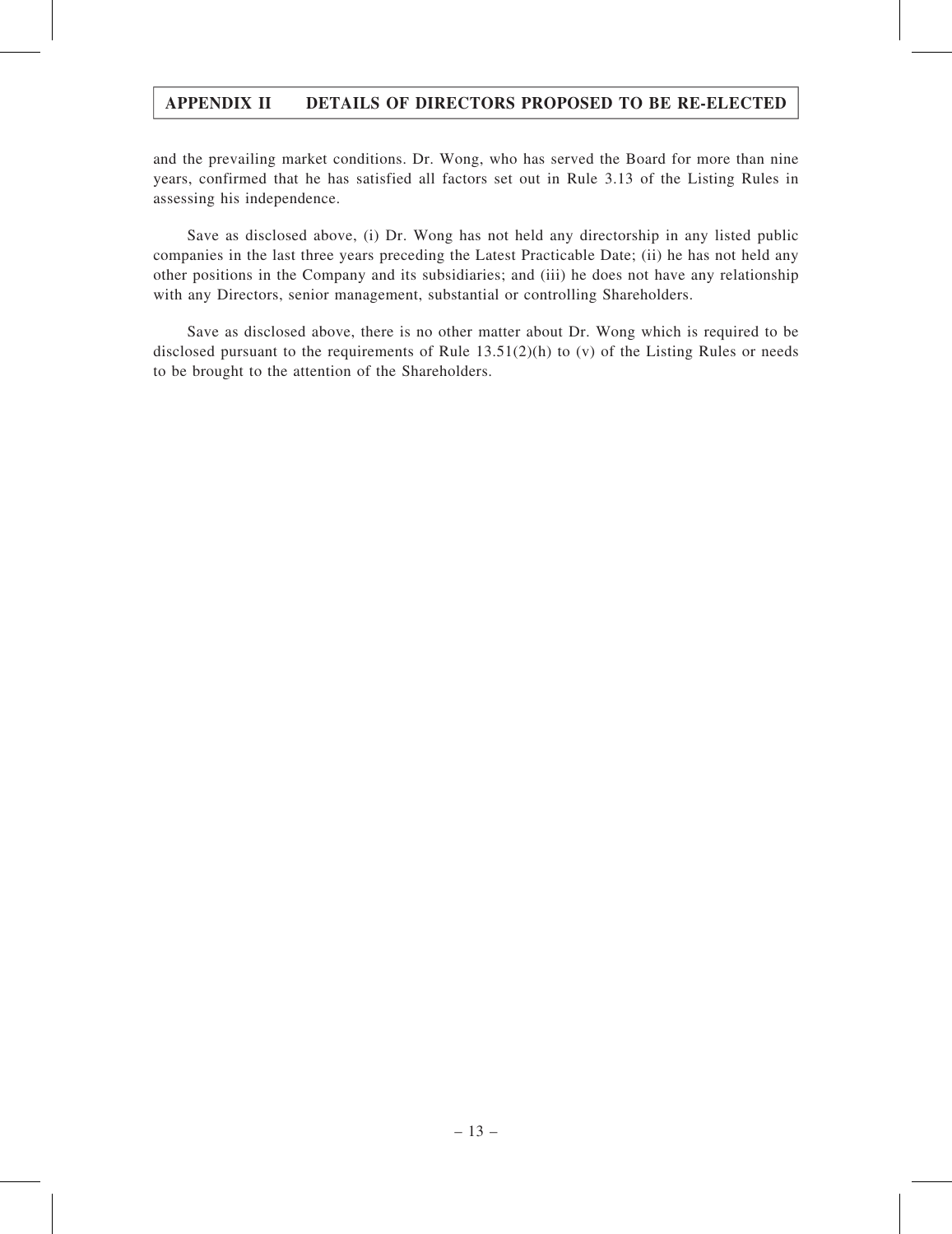

(Incorporated in Bermuda with limited liability) (Stock Code: 559)

# NOTICE OF 2018 ANNUAL GENERAL MEETING

NOTICE IS HEREBY GIVEN that the 2018 Annual General Meeting (the ''Meeting'') of DeTai New Energy Group Limited (the ''Company'') will be held at Portion 2, 12th Floor, The Center, 99 Queen's Road Central, Hong Kong on Thursday, 6 December 2018 at 11:30 a.m. to consider and, if thought fit, transact the following ordinary businesses:

- 1. to receive and adopt the audited consolidated financial statements of the Company and its subsidiaries and the reports of the directors of the Company (the "Director(s)") and of the auditor for the year ended 30 June 2018.
- 2. 2.1 each as a separate resolution, to re-elect the following retiring Directors:
	- 2.1.1 Mr. He Mingshou as an executive Director;
	- 2.1.2 Mr. Chiu Wai On as an independent non-executive Director;
	- 2.1.3 Mr. Man Kwok Leung as an independent non-executive Director; and
	- 2.1.4 Dr. Wong Yun Kuen as an independent non-executive Director.
	- 2.2 to authorise the board of Directors (the ''Board'') to fix the Directors' remuneration.
- 3. to re-appoint BDO Limited as the Company's auditor and to authorise the Board to fix its remuneration.

As special businesses, to consider and, if thought fit, pass with or without amendments, the following resolutions as ordinary resolutions:

- 4. A. ''THAT:
	- (a) subject to paragraph (c) of this resolution, the exercise by the Directors during the Relevant Period (as hereinafter defined) of all the powers of the Company to allot, issue and deal with the additional shares of HK\$0.05 each in the capital of the Company (the ''Shares'') or securities convertible into Shares, or options, warrants or similar rights to subscribe for any Shares, and to make or grant offers, agreements, and options which would or might require the exercise of such powers, be and is hereby generally and unconditionally approved;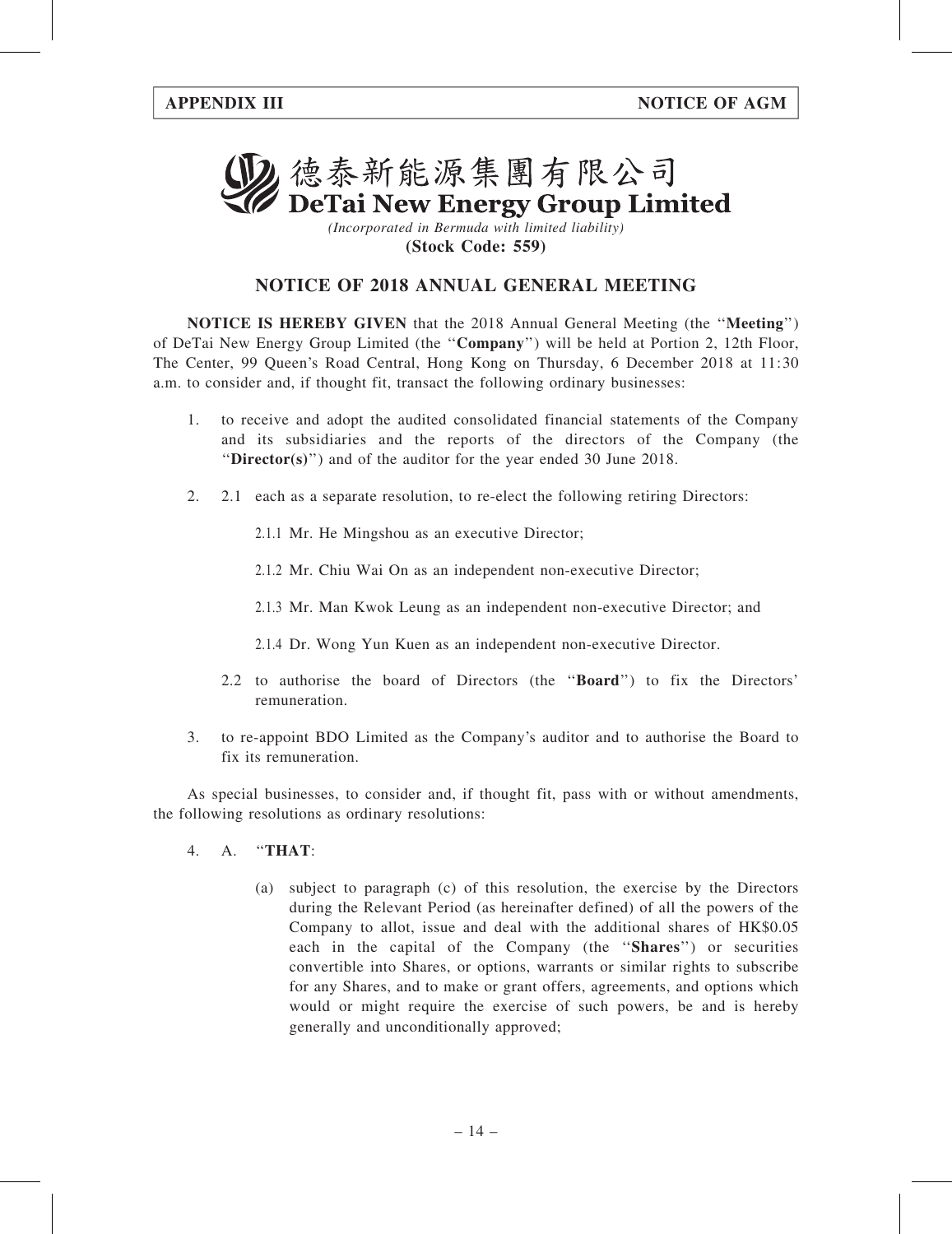- (b) the approval in paragraph (a) of this resolution shall authorise the Directors during the Relevant Period (as hereinafter defined) to make or grant offers, agreements and options including bonds warrants, notes, debentures and other securities which carry rights to subscribe for or are convertible into Shares, which would or might require the exercise of such powers after the expiry of the Relevant Period (as hereinafter defined);
- (c) the aggregate nominal amount of share capital allotted and issued or agreed conditionally or unconditionally to be allotted and issued (whether pursuant to an option or otherwise) by the Directors pursuant to the approval granted in paragraph (a) of this resolution, otherwise than pursuant to:
	- (1) a Rights Issue (as hereinafter defined);
	- (2) the exercise of rights of subscription or conversion attaching to any warrants, bonds, debentures, notes and other securities issued by the Company or any securities which are convertible into Shares;
	- (3) scrip dividend or similar arrangement providing for the allotment and issue of Shares in lieu of the whole or part of a dividend on Shares in accordance with the bye-laws of the Company in force from time to time;
	- (4) the exercise of options granted under the share option schemes of the Company adopted from time to time in accordance with The Rules (the ''Listing Rules'') Governing the Listing of Securities on The Stock Exchange of Hong Kong Limited (the "Stock Exchange");
	- (5) the exercise of any conversion rights attaching to any convertible notes issued or to be issued by the Company; and
	- (6) a specified authority granted by the shareholders of the Company in general meeting;

shall not exceed 20% of the aggregate nominal amount of the share capital of the Company in issue as at the date of the passing of this resolution, and the approval granted in paragraph (a) of this resolution shall be limited accordingly; and

- (d) for the purpose of this resolution, ''Relevant Period'' means the period from the date of passing of this resolution until whichever is the earliest of:
	- (i) the conclusion of the next annual general meeting of the Company;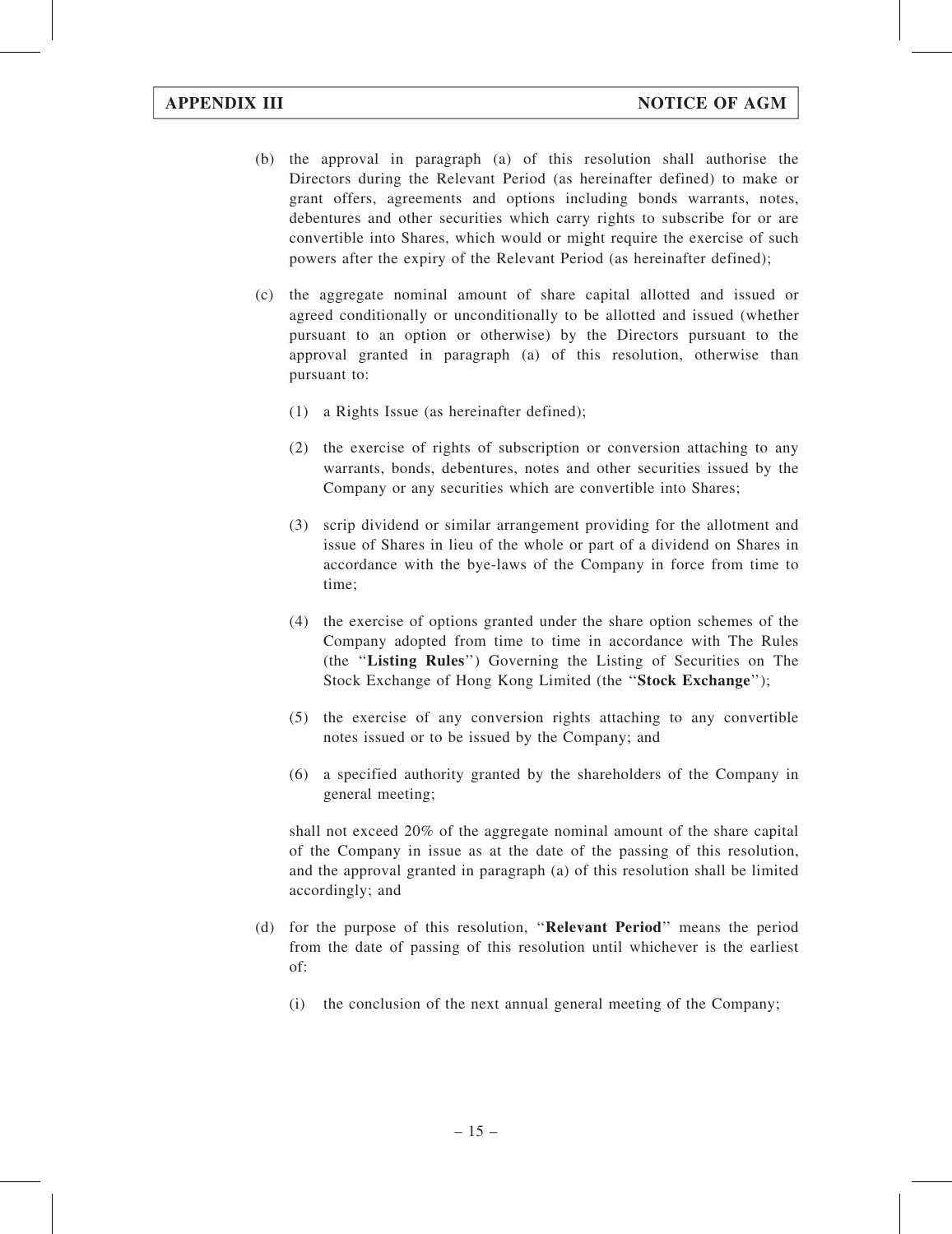- (ii) the expiration of the period within which the next annual general meeting of the Company is required by the bye-laws of the Company or any applicable laws to be held; or
- (iii) the revocation or variation of the authority given under this resolution by an ordinary resolution of the shareholders of the Company in general meeting; and

"Rights Issue" means an offer of Shares, or an offer or issue of warrants, options or other securities giving rights to subscribe for Shares, open for a period fixed by the Directors to the shareholders of the Company whose names appear on the register of members of the Company on a fixed record date in proportion to their then holdings of such Shares as at that date (subject to such exclusions or other arrangements as the Directors may deem necessary or expedient in relation to fractional entitlements or having regard to any restrictions or obligations under the laws of, or the requirements of any recognised regulatory body or any stock exchange in, any territory outside Hong Kong applicable to the Company).''

### B. ''THAT:

- (a) subject to paragraph (b) of this resolution, the exercise by the Directors during the Relevant Period (as hereinafter defined) of all the powers of the Company to repurchase Shares on the Stock Exchange or on any other stock exchanges on which the shares of the Company may be listed and recognised by the Securities and Futures Commission of Hong Kong and the Stock Exchange for this purpose (''Recognised Stock Exchange''), subject to and in accordance with all applicable laws and the requirements of the Listing Rules or those of any other Recognised Stock Exchange as amended from time to time, be and is hereby generally and unconditionally approved;
- (b) the aggregate nominal amount of Shares which the Company is authorised to repurchase pursuant to the approval granted in paragraph (a) of this resolution during the Relevant Period (as hereinafter defined) shall not exceed 10% of the aggregate nominal amount of the share capital of the Company in issue as at the date of the passing of this resolution, and the approval granted under paragraph (a) of this resolution shall be limited accordingly; and
- (c) for the purpose of this resolution, ''Relevant Period'' means the period from the date of passing of this resolution until whichever is the earliest of:
	- (i) the conclusion of the next annual general meeting of the Company;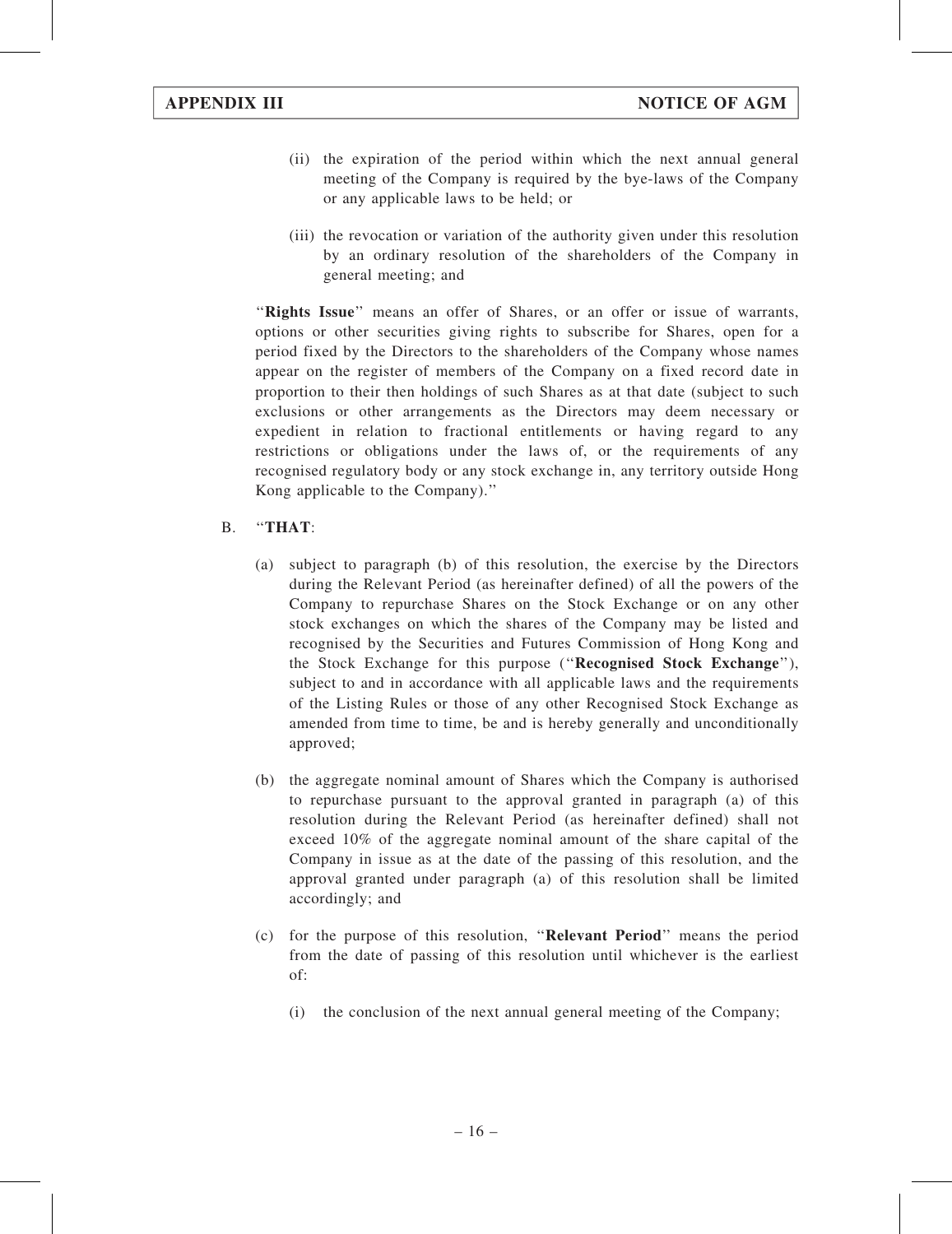- (ii) the expiration of the period within which the next annual general meeting of the Company is required by the bye-laws of the Company or any applicable laws to be held; or
- (iii) the revocation or variation of the authority given under this resolution by an ordinary resolution of the shareholders of the Company in general meeting.''
- C. ''THAT conditional upon the passing of the resolutions set out in paragraphs A and B of item 4 in the notice convening this meeting, the general mandate granted to the Directors to exercise the powers of the Company to allot, issue and otherwise deal with Shares or securities convertible into Shares, or options, warrants or similar rights to subscribe for any Shares, and to make or grant offers, agreements, and options which would or might require the exercise of such powers, pursuant to resolution set out in paragraph A of item 4 above be and is hereby extended by the addition to the aggregate nominal amount of share capital of the Company which may be allotted or agreed conditionally or unconditionally to be allotted by the Directors pursuant to such general mandate, an amount representing the aggregate nominal amount of the share capital of the Company repurchased by the Company under the authority granted pursuant to resolution set out in paragraph B of item 4 above provided that such amount shall not exceed 10% of the aggregate nominal amount of the share capital of the Company in issue as at the date of passing of this resolution.''

By order of the Board DeTai New Energy Group Limited Wong Hin Shek

Chairman and Executive Director

#### Hong Kong, 31 October 2018

Notes:

- 1. Any member of the Company entitled to attend and vote at the Meeting shall be entitled to appoint another person as his proxy to attend and vote instead of him. A member who is the holder of two or more shares may appoint more than one proxy to represent him and vote on his behalf at the Meeting. A proxy need not be a member of the Company. On a poll, votes may be given either personally or by proxy.
- 2. The instrument appointing a proxy shall be in writing under the hand of the appointer or of his attorney duly authorised in writing or, if the appointer is a corporation, either under its seal or under the hand of an officer, attorney or other person authorised to sign the same.
- 3. To be valid, the instrument appointing a proxy and (if required by the Board) the power of attorney or other authority (if any) under which it is signed, or a notarially certified copy of such power or authority, shall be delivered to the office of the Hong Kong branch share registrar and transfer office of the Company, Tricor Tengis Limited, at Level 22, Hopewell Centre, 183 Queen's Road East, Hong Kong not less than 48 hours before the time appointed for holding the Meeting or any adjournment thereof.